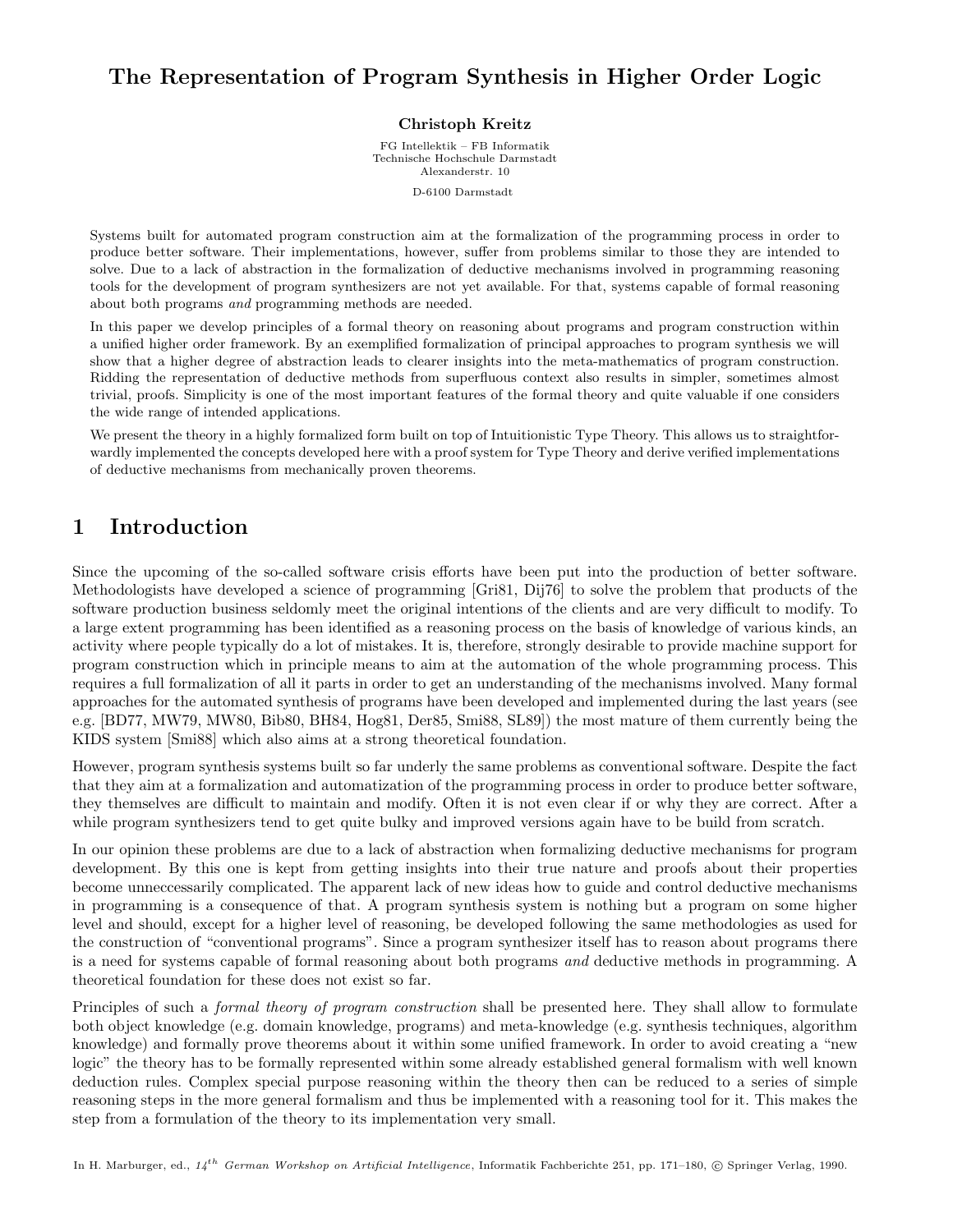On this level the task of automatic program synthesis can be reduced to a much more manageable problem: "Mechanically prove meta-theorems about program construction and other necessary knowledge within the formal theory and then derive a verified implementation of a program synthesizer from the formal proofs". Doing so the resulting program synthesis system is not only correct, easy to maintain, and easy to modify, but we also have a clear understanding of its behaviour and capabilities. A starting point would be the representation of already known approaches to systematic programming and program synthesis as theorems of the theory thus enabling us to unify and extend them. We believe that deeper insights into the mathematics of program construction will also help us to develop entirely new strategies.

As general formalism in which the formal theory of program construction shall be expressed we selected Intuitionistic Type Theory (see e.g. [Chu40, ML82, And86]). Reasons for that and highlights of Type Theory are discussed in the following section. In particular we will introduce syntax and features of the NuPRL proof development system [CAB<sup>+</sup>86] for Type Theory on top of which our theory shall be implemented. Such an implementation will also help to uncover issues we may overlook when developing the theory on paper and as a major side-effect we may also get a running program synthesis system.

After fixing types representing the object language of program construction in Section 3 we will formalize the GUESS Strategy of the LOPS System [Bib80, BH84] to gather ideas how to build a general theory. We will show that a straightforward formalization already gives some new insights about the deductive method. Since, however, in such a direct approach general principles are blurred by individual notations we go for a higher degree of abstraction in Section 4. There we will discuss formal definitions of concepts involved in the programing process and formally investigate properties of the principal approaches to program synthesis. As a side-effect we will show that the differences between the two main ideologies (Theorem Proving approaches and transformation based approaches) exist only superficially. They can be translated into one another, a simple result which due to lack of abtraction has not been presented yet. All theorems given here can be mechanically proven with NuPRL.

# 2 Type Theory and Programming

## 2.1 Why Type Theory

When formalizing deductive techniques and mathematical knowledge for program synthesizers and automated theorem provers one has to make use of some universal logical language in which any mathematical statement can be expressed. The main languages that have been found adequate for this purpose are formulations of Type Theory and Axiomatic Set Theory.

Since in Axiomatic Set Theory all statements are based on forms like  $x \in y$  even simple statements like the definition of functions become quite complex. Although on the surface this difficulty may be avoided by introducing abbreviations, in a computer system this would mean extending the basic language. One might as well select a more flexible language in the first place. Another difficulty arises when dealing with proofs for the existence of objects. Set Theory offers a variety of axioms on the existence of sets and considerable efforts may be required to establish the existence of objects with rather simple intuitive descriptions. Finally the notion of "algorithm" cannot be properly explained within Set Theory which makes it appear inappropriate for reasoning about programs.

None of these difficulties arise with a suitable formulation of Type Theory such as [ML82] or [CAB+86]. Mathematical statements can be translated directly into the formal language. Nearly all objects of mathematics have immediate counterparts in the language. Furthermore, as Martin-Löf ([ML82] p.155) points out, even the whole conceptual apparatus of programming mirrors that of (intuitionistic) mathematics and thus can be straightforwardly embedded as well. Of course, one has to assign a type to each mathematical object but this just formally reflects the fact that mathematicians naturally do make distinctions between different types of objects. Thus type symbols provide important syntactic clues which are not available in untyped theories.

Therefore, Intuitionistic Type Theory not only is expressive enough for a formalization of all the activities involved in programming but it seems to us that the view of the world one gets from using it is the most appropriate one for expressing a formal theory of program development.

### 2.2 Features of Type Theory

Despite the fact that Type Theory is a well established formal theory it must be considered unknown to most of the AI community. We therefore briefly highlight some of its most important aspects.

Intuitionistic Type Theory, an extension of a typed  $\lambda$ -calculus, is both a formulation of a *constructive* higher-order logic and a model for datatypes and computation. As such, it is fundamental to higher type deduction and programming language design. The basic objects of reasoning are types and members of types. Type Theory does not use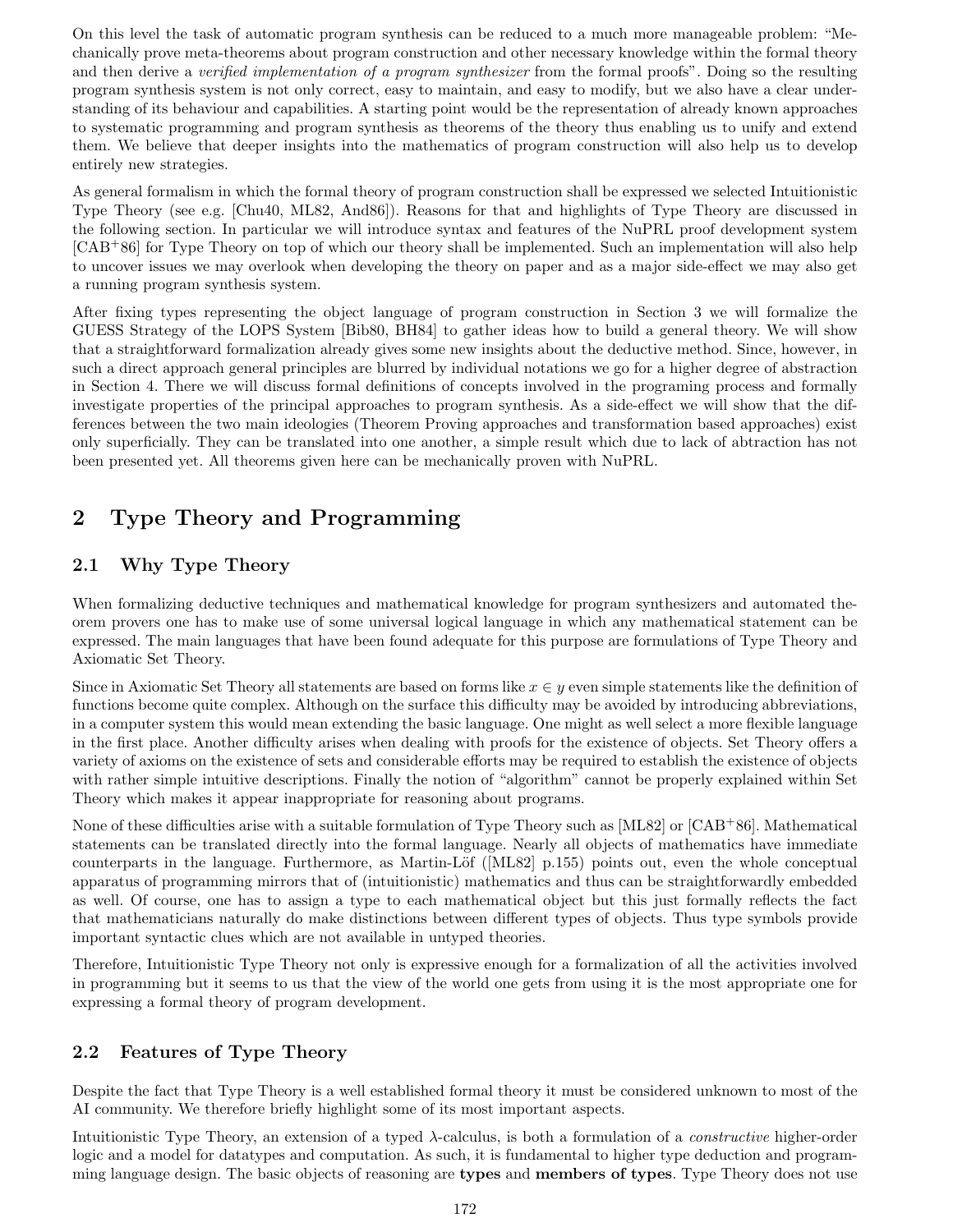logical constructs explicitly. They can be expressed via the **propositions-as-types** correspondence saying that each logical construct has a type construct with the same deductive rules as an immediate counterpart. One of the most appealing features is that in Intuitionistic Type Theory every theorem has a computational content which can be extracted from its proof. As a consequence formal proofs about program construction give a verified implementation of a program synthesizer for free. This already solves the second part of the synthesis problem mentioned in the introduction and allows to concentrate our efforts in developing a theory of program development.

Since Type Theory is a comparably young formalism there are still various dialects of it each using a slightly different syntax. We will use the one of NuPRL  $[CAB<sup>+</sup>86, BC85]$ , a descendent of Martin-Löf's Type Theory  $[ML82]$ , because for this dialect an interactive proof development system, a tool to implement our theory, is already available.

### 2.3 NuPRL's proof calculus for Type Theory

Types and members of types, as we already mentioned, are the basic objects of reasoning in Type Theory. NuPRL's Type Theory consists of a large set of type constructors and a few atomic types which were explicitly defined for user convenience. Associated with each atomic type and each type constructor are forms for constructing canonical members (like  $\lambda$ -abstraction  $\lambda x.b$  for functions and pairing  $\langle a, b \rangle$  for products) and forms for making use of members of the type (like function application  $f(a)$  and projection for pairs). A cumulative hierarchy (to avoid paradoxi) of universes  $U_i$ , introduced to deal with wellformedness problems, enables higher order reasoning in a very simple and natural way. A (sorted, constructive) predicate logic, though not part of the type system itself can be expressed using the propositions-as-types correspondence. Syntax and some details of the type system are listed in Figure 1. We refer the reader to [CAB<sup>+</sup>86] for a full presentation of NuPRL's Type Theory.

| TYPE                                       | CANONICAL MEMBERS                                                                 |                                                                                                   | LOGICAL EQUIVALENTS |  |
|--------------------------------------------|-----------------------------------------------------------------------------------|---------------------------------------------------------------------------------------------------|---------------------|--|
| type constructors                          |                                                                                   |                                                                                                   |                     |  |
| $A \rightarrow B$                          | $\lambda x.b$                                                                     | if $b \in B$                                                                                      | $A \Rightarrow B$   |  |
| $x:A\rightarrow B$                         | $\lambda x.b$                                                                     | if $b \in B[x]$                                                                                   | $\forall x:A.B^+$   |  |
|                                            | $A \# B$ $\langle a, b \rangle$ if $a \in A, b \in B$                             |                                                                                                   | $A \wedge B$        |  |
|                                            |                                                                                   | $x: A \# B$ $\langle a, b \rangle$ if $a \in A, b \in B[a/x]^*$                                   | $\exists x:A.B$     |  |
|                                            | $A B$ $inl(a), inv(b)$ if $a \in A, b \in B$                                      |                                                                                                   | $A \vee B$          |  |
|                                            |                                                                                   | $A\; list \qquad \qquad nil,\; a.l \qquad \qquad \text{if}\; a\in A, l\in A\; list$               |                     |  |
|                                            |                                                                                   | { $x : A B$ } $a$ if $a \in A, B[a/x]$<br>$x, y : A//B$ $a$ if $a \in A$ (Equal                   |                     |  |
| $x, y : A//B$ a                            |                                                                                   | if $a \in A$ (Equality: $a = a'$ iff $B[a, a'/x, y]$ )                                            |                     |  |
| rec(z, x.T; A)                             | $\overline{a}$                                                                    | if $a \in T[\lambda x \cdot rec(z, x \cdot T; x), A/z, x]$                                        |                     |  |
|                                            | $A \rightsquigarrow B$ (partial functions from A to B)                            |                                                                                                   |                     |  |
| propositions as types<br>atomic predicates |                                                                                   |                                                                                                   |                     |  |
| $a = a'$ in A                              | axiom                                                                             | if $a = a'$ , (no members otherwise)                                                              |                     |  |
| i < j                                      | axiom                                                                             | if $i, j \in int, i < j$ , (no members otherwise)                                                 |                     |  |
| explicit types                             |                                                                                   |                                                                                                   |                     |  |
| int                                        | $\dot{i}$                                                                         | if $i$ is an integer constant                                                                     |                     |  |
| atom                                       | "text"                                                                            | if text is a character sequence                                                                   |                     |  |
| void                                       |                                                                                   | no members                                                                                        | <b>FALSE</b>        |  |
| Universes                                  |                                                                                   |                                                                                                   |                     |  |
| $U_1$                                      | atomic types and all that can be constructed via type constructors.               |                                                                                                   |                     |  |
| $U_2$                                      | $U_1$ , members of $U_1$ , and all that can be constructed via type constructors. |                                                                                                   |                     |  |
| $U_3$                                      | $U_2$ , members of $U_2$ , and all that can be constructed via type constructors. |                                                                                                   |                     |  |
| $\frac{1}{2}$                              |                                                                                   | * $B[a/x]$ : Substitute a for x in B, $\qquad \qquad$ + $\forall$ x:A.B : For all x in A B holds. |                     |  |

#### Figure 1: NuPRL types and constructors

Statements are expressed in the form of sequents. These are objects of the form  $x_1 : T_1, \ldots, x_n : T_n \vdash C$  [ext m] which should be read as "Under the assumption that  $x_i$  are variables of type  $T_i$  a member  $m \in C$  of the type C can be constructed". In the context of proofs sequents are also referred to as *goals*. The terms  $x_i : T_i$ , declaring a variable  $x_i$  of type  $T_i$  are called hypotheses or assumptions, C the conclusion, and m the extract term of the goal. The notion [ext m] reflects the fact that m usually is not known beforehand but constructed during a proof. It stays hidden up to completion of the proof. Thus sequents implicitely describe an algorithm constructing a member for the conclusion (a witness for its truth) from the assumptions. Consequently, algorithms can be specified in form of mathematical propositions implicitely asserting their existence. This so-called proofs-as-programs paradigm [BC85] is of particular importance for embedding a theory of program development into NuPRL.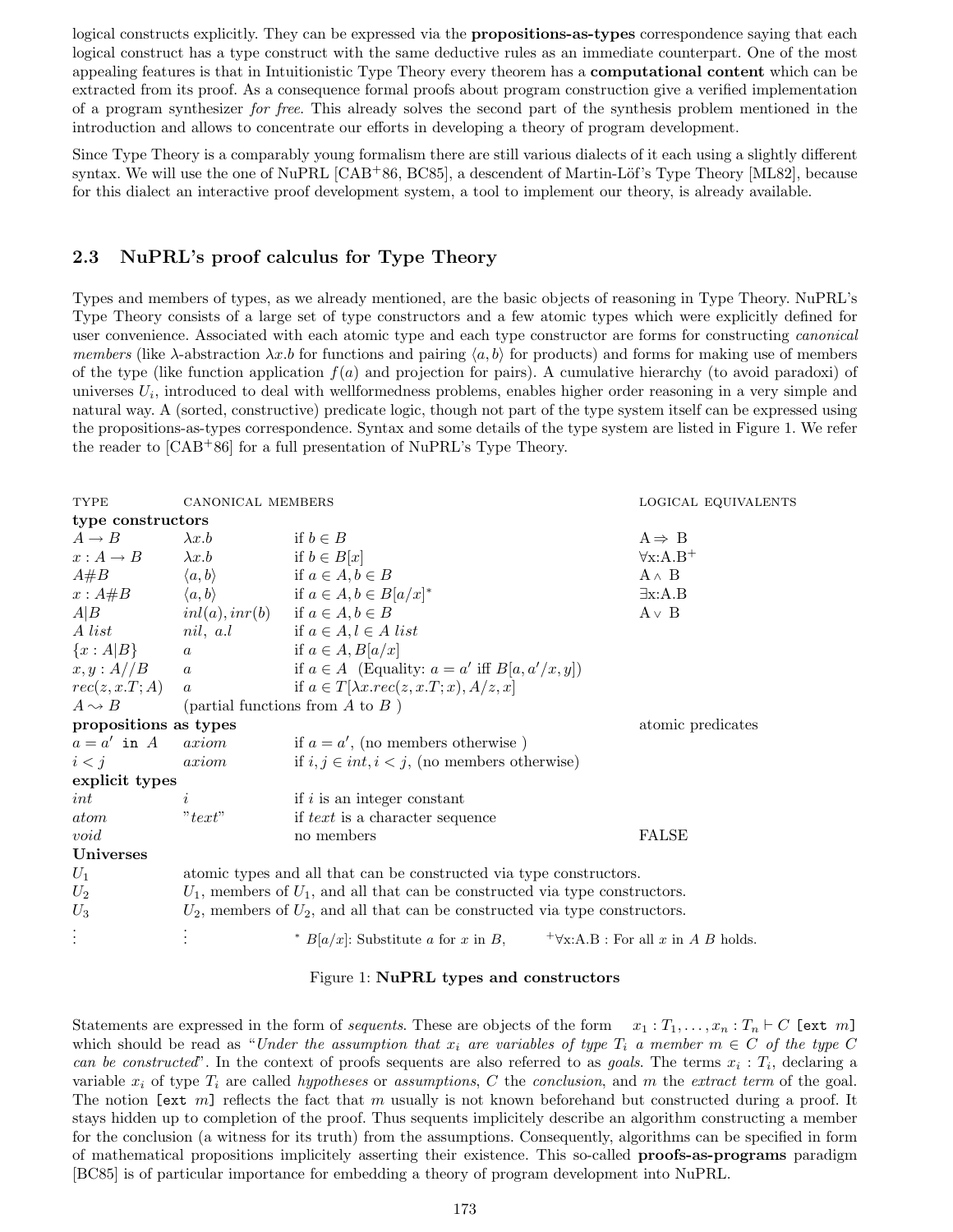NuPRL's proof calculus supports a *top-down* development of this algorithm. Proof rules allow to *refine* a goal, obtaining subgoals such that an algorithm for the main goal can be constructed from partial solutions for the subgoals. Refinement rules are explicitely given by rule schemes which in their formal description have been designed to reflect this behaviour (where  $H$  stands for a list of hypotheses):

$$
H \vdash C \text{ [ext } m \text{]} \text{ by rule-name} \qquad \text{which corresponds to the usual bottom-up style of inference rules: } \begin{aligned} H \vdash C_1 \text{ [ext } m_1 \text{]} & \text{rule-name:} \\ \vdots & \vdots \\ \text{n. } H_n \vdash C_n \text{ [ext } m_n \text{]} & H \vdash m_1 \in C_1, \dots, H_n \vdash m_n \in C_n \end{aligned}
$$

Such a rule should be read as " $H \vdash T$  is provable if the subgoals  $H_i \vdash C_i$  can be proven". If proofs of the subgoals yield witnesses  $m_i$  for  $C_i$  being inhabited then a witness  $m \in C$  for the main goal is constructed from the  $m_i$  by the rule-name. NuPRL proofs are tree structured objects whose nodes consist of a goal and a refinement rule. The children of a node are the subgoals which result from applying the rule to the goal. Because of wellformedness reasons the initial goal of a proof must have an empty hypotheses list.

It is helpful to know that the proof development system implemented for NuPRL already supports a few features which allow mechanical reasoning on nearly the same level of abstraction as mathematicians usually do. Besides a highly visual *proof-editor* for interactive development of proofs and extraction of their computational contents a definition mechanism allows to abstract from low-level type theoretical expressions and enhance readability of mechanical proofs. In addition to that a high-level programming language ML, originally developed for Edinburgh's LCF System [GMW79], serves as the *meta-language* of NuPRL allowing a user to write meta-programs guiding the application of refinement rules. This is particularly interesting for creating new deduction rules on top of NuPRL by, for instance, applying higher-order theorems about programming methods to first-order problems. Together with the expressive power of the logic these components strongly support a high level "implementation" of mathematical theories. We will make use of this knowledge when developing our formal theory in the following sections.

#### 2.4 Notation

We will use the **typewriter** font when expressing formal constructs in our theory to indicate that these parts can directly be implemented in NuPRL. We will, though, still use special characters like  $\vdash, \rightarrow$  despite the fact that in NuPRL they are simulated (by  $\gg$ ,  $\rightarrow$ ) since they are not available on primitive terminals.

A definition  $\leq$  New Object>  $\equiv$  <Formal NuPRL Representation> defines a new type-theoretical object in terms of already existing constructs. Note, that deduction rules for this new concept follow immmediately from those of the right hand side and can either be programmed in ML or even be proven as a meta-theorem.

Meta-theorems about deduction principles are written down a reverse "top down" style to reflect their intended application as top down refinement rule and they should be read accordingly.

∀<vars involved>. Main goal  $\Leftarrow$  Subgoal, & ... & Subgoal<sub>n</sub> We avoid using parentheses when a graphical separation of goals seems to be sufficient.

## 3 Developing principles of the formal theory

For the sake of clarity the formal theory of program construction is divided reasoning about the object level (e.g. formulae and programs) and the meta-level (e.g. proofs, syntheses methods, transformations) of programming<sup>1</sup> as well as into reasoning about individual objects and classes of objects in general. Since in this paper we will focus on developing the meta-level we will consider the object level on the surface only and avoid superfluos details and notations.

### 3.1 Fixing classes for object language expressions

The only knowledge about the object level we will make use of is the existence of classes of objects which we have to reason about from the meta-level. Two classes need to be specified, one expressing the class of first-order formulae which we intend to use as object language and the second expressing first-order domains (or datatypes). We will represent these by types called FORMULAE and TYPES. Formulae with variables from a type T will be members of the type FORMULAE(T). Due to the propositions-as-types principle it is reasonable to choose the most simple (intensional) definition by identifying them with the universe  $U_1$  of first-order objects.

<sup>&</sup>lt;sup>1</sup>This should not be confused with the distinction between the object language of Type Theory into which all of our theory will be embedded and NuPRL's meta-language ML.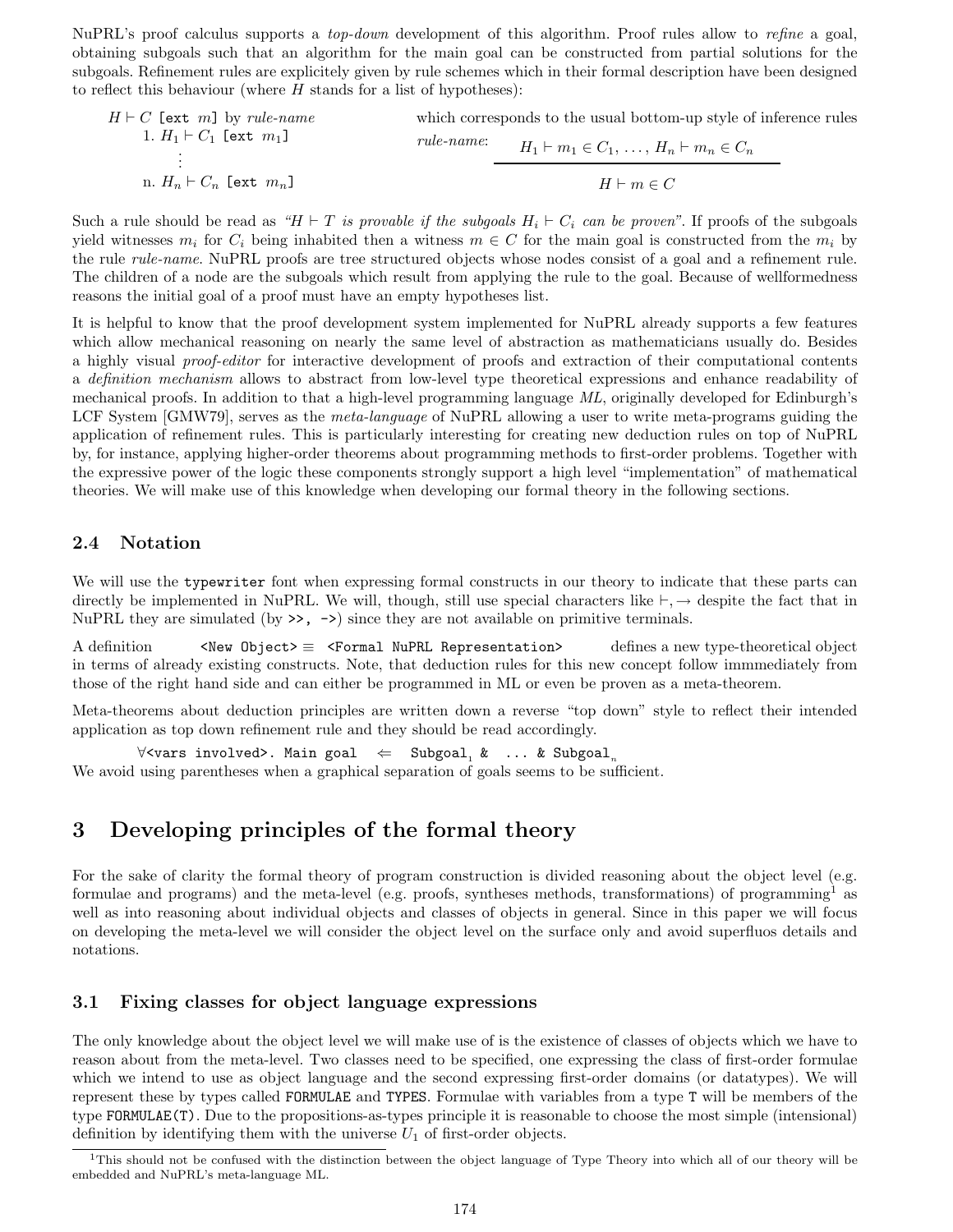Definition 3.1 [Datatypes and logical formulae]

 $TYPES \equiv U1$  $FORMULAE \equiv U1$  $FORMULAE(T) \equiv T \rightarrow FORMULAE$ 

Note, that with the above definitions information about the syntactic structure of a type or formula can be accessed only from the meta-level of Type Theory (i.e. using ML) but not from a theory built within Type Theory. In order to do so an exhaustive extensional definition as a certain subclass of  $U_1$  would have to be given via recursive types but this would lead us out of the scope of this article. In nearly all cases we can do without this syntactic information which would rather burden us with superfluous context and does not give any additional insights.

It also should be noted that in Type Theory not all types or formulae are decidable. Thus, statements like  $p|\neg p$  or p⇒ q  $\equiv \neg p \mid q$  are not true for all p,q ∈ FORMULAE. In practice, however, nearly all the predicates involved are decidable and often use of such knowledge is made while constructing a program. In order to be able to catch this knowledge we will introduce decidable subclasses of FORMULAE and TYPES use them whenever it is necessary for the problem.

#### Definition 3.2 [Decidable datatypes and logical formulae]

```
DTYPES \equiv \{T:U1 \mid \forall x,y:T \text{ (x=y in T } | \neg x=y \text{ in T})\}DFORMULAE \equiv {f:U1 | (f |¬f)}
DFORMULAE(T) \equiv T \rightarrow DFORMULAE
```
### 3.2 An example: Representing strategies of the LOPS system

By an exemplified formalization of a synthesis strategy we will now investigate how in principle deductive methods for program construction are to be represented. Our attention will be focused on developing a framework for our theory while faithfulness, the question if the chosen form actually reflects the particular strategy, is of lesser interest here. Faithfulness becomes important only when embedding particular approaches to program synthesis *into* the framework is studied. As running example we chose the LOPS-system [Bib80, BH84] which may be briefly summarized as follows:

Starting with a specification of the form " $\forall i\exists y \in \mathrm{IC}(i) \Rightarrow \mathrm{OC}(i,y)$ " where i and y represent input and output variable, IC some input condition, and OC the relation between input and output (output condition) the goal is to achieve an algorithmically "better" formula which can directly be translated into a program. This goal is approached by a series of correctness-preserving transformations guided by a few strategies supported by deductive tools.

In this paper we will focus on GUESS-DOMAIN, one of the two key strategies of LOPS. It tries to find an appropriate portion of the specification which can be used to split the input into smaller pieces and compute the desired output from these pieces. The strategy consists of a transformation GUESS and a heuristic DOMAIN determining all the necessary parameters for the transformation which takes a formula of the form

 $\forall i \exists y \ ( IC(i) \Rightarrow OC(i,y) )$ and transforms it into  $\forall i \forall g \exists y \, dom(i,g) \Rightarrow (IC(i) \Rightarrow OC(i,y) \land (g=y \lor g \neq y))$ 

This transformation means to guess some hopefully correct output  $g$  or at least partial information about the output. In order to meaningfully restrict the search for q by some domain condition  $dom(i, q)$  [Bib80] proposes to choose  $dom(i, g)$  from among the subsets of the conjuncts in  $OC(i, g)$  such that it will be possible to compute some g with  $dom(i, g)$ . If the output domain is not a simple datatype then the relation  $g = y$  may have to be replaced by some more general predicate  $t(g, y)$ .

We will now give a straightforward formalization of the GUESS transformation as a meta-theorem of our theory. Note that for this we have assigned types to each variable and quantified over the formulae and types involved.

#### Theorem 3.3 GUESS transformation

```
` ∀IN,OUT,A:TYPES.∀IC:FORMULAE(IN).∀OC:FORMULAE(IN#OUT).
   ∀dom:FORMULAE(IN#A).∀t:FORMULAE(A#OUT).
        \forall i:IN.\exists y:OUT. IC(i) \Rightarrow OC(i,y)⇐ ∀i:IN.∀g:A.∃y:OUT. dom(i,g) ⇒ IC(i) ⇒ OC(i,y) & (t(g,y) | ¬t(g,y))
              &∀i:IN.∃g:A. IC(i) ⇒ dom(i,g)
```
Besides the formalization of a deductive method Theorem 3.3, like all the meta-theorems presented here, has three important aspects.

• Justification: A formal (mechanically verified) proof of the correctness of the deductive mechanism is given. Note that the second "subgoal" is necessary for the correctness of the GUESS transformation and thus puts an effectivity condition on the selection of dom. This new insight too is a valuable effect of a strict formalization.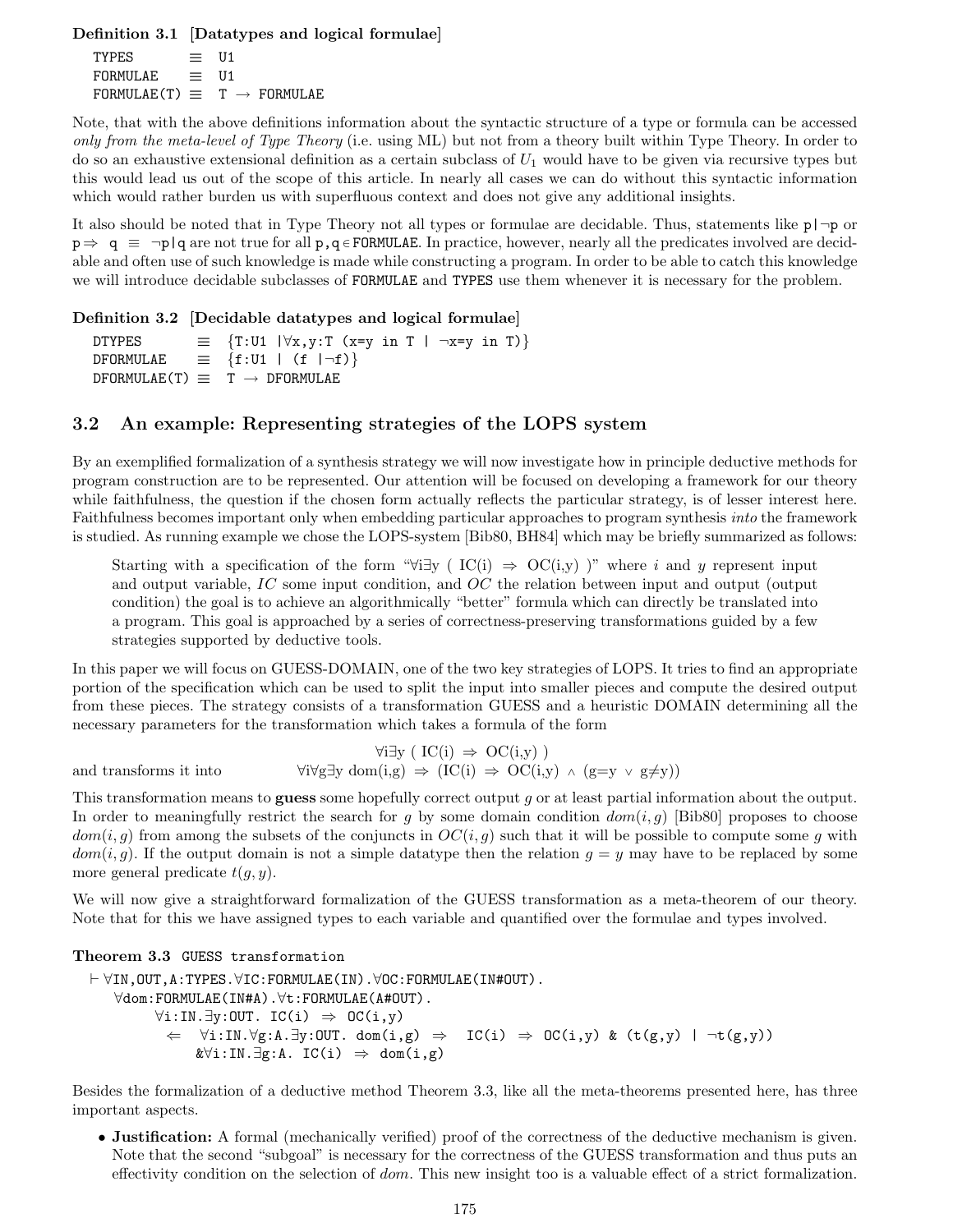- Implementation: Applying the theorem means *executing* the GUESS transformation (resulting in the first subgoal) requiring effectivity of *dom* to be proven.
- Program construction: The extract term of the theorem is an algorithm building combining partial solutions from pieces created by the GUESS transformation into a program solving the original problem. Extracted Algorithm: Let P1 for appropriate i, g calculate some  $y \in OUT$  with  $OC(i, y) \& (t(g, y)) \neg t(g, y)$  and P2 compute  $q \in A$  with  $dom(i, q)$  from  $i \in IN$  with  $IC(i)$ . Then return a program P with P(i)=P1(i,P2(i)).

It is important to say that Theorem 3.3 verifies correctness of the GUESS transformation but does not say anything about improvements resulting from it. This is a separate topic which appears to be much more difficult and has not been treated in literature so far.

To illustrate how simple a formal proof of such a typical meta-theorem can be we will sketch a NuPRL proof of Theorem 3.3. Hypotheses will be numbered. In subgoals we show new hypotheses and the current goal only.

**Proof:** By "introduction" rules move all assumptions to the hypothesis list

1.-3. IN:TYPES, OUT:TYPES, A:TYPES 4.-7. IC:FORMULAE(IN), OC:FORMULAE(IN#OUT), dom:FORMULAE(IN#A), t:FORMULAE(A#OUT) 8.  $\forall i:IN.\forall g:A. \exists y:OUT. dom(i,g) \Rightarrow IC(i) \Rightarrow OC(i,y) \& (t(g,y) \mid \neg t(g,y))$ 9.  $\forall i:IN.\exists g:A. IC(i) \Rightarrow dom(i,g)$ 10. i:IN  $\vdash \exists y:$ OUT. IC(i)  $\Rightarrow$  OC(i,y) Instantiate 9. on i 11.  $\exists g:A.\, IC(i) \Rightarrow dom(i,g)$  $\vdash \exists y:$  OUT. IC(i)  $\Rightarrow$  OC(i,y) Eliminate the existential quantifier in 11. (giving a name to the object) 12. g:A 13. IC(i)  $\Rightarrow$  dom(i,g)  $\vdash \exists y:$ OUT. IC(i)  $\Rightarrow$  OC(i,y) Instantiate 8. on i, g, eliminate the existential quantifier in the result. 14.  $\exists y: 00T. dom(i,g) \Rightarrow IC(i) \Rightarrow OC(i,y) \& (t(g,y) \mid \neg t(g,y))$ 15. y:OUT 16. dom(i,g)  $\Rightarrow$  IC(i)  $\Rightarrow$  OC(i,y) & ( t(g,y) | ¬t(g,y))  $\vdash \exists y:$ OUT. IC(i)  $\Rightarrow$  OC(i,y) Choose the y of hypothesis 15 as solution and move the implication assumption to the hypotheses list. 17. IC(i)  $\vdash$  OC(i,y) Eliminate the implications of 13, 16, and of the result of this (19). 18. dom(i,g) 19. IC(i)  $\Rightarrow$  OC(i,y) & ( t(g,y) | ¬t(g,y)) 20.  $OC(i, y) \& (t(g, y) | \neg t(g, y))$  $\vdash$  OC(i,y) The goal follows from 20.  $\Box$ 

# 4 Representing Program Synthesis

Despite the fact that the direct formalization of a particular deductive method keeping its original form already gave some insights this immediate approach does not generalize well. There is still a lot of apparently superfluous context hiding the general principles. For a general formal theory a higher degree of abstraction is desirable.

It is quite helpful to begin this with a formalization of notions which are known to be important in program development. We then will investigate the main properties of the principal approaches to program synthesis within the more abstract framework before we return to study how the above example behaves in it.

### 4.1 Formalizing Program Construction Concepts

Basically, the process of program development consists of the following steps. From an informal description of the problem find a formal specification, develop an algorithm how to solve it, and finally encode it in some programming language. Due to its very nature the first step is hardly formalizable but for the other ones strong automatic support is possible. Thus the task of program construction should be understood as transforming formal specifications into programs fulfilling the specification using knowledge about the domain, algorithms in general, and previously defined programs.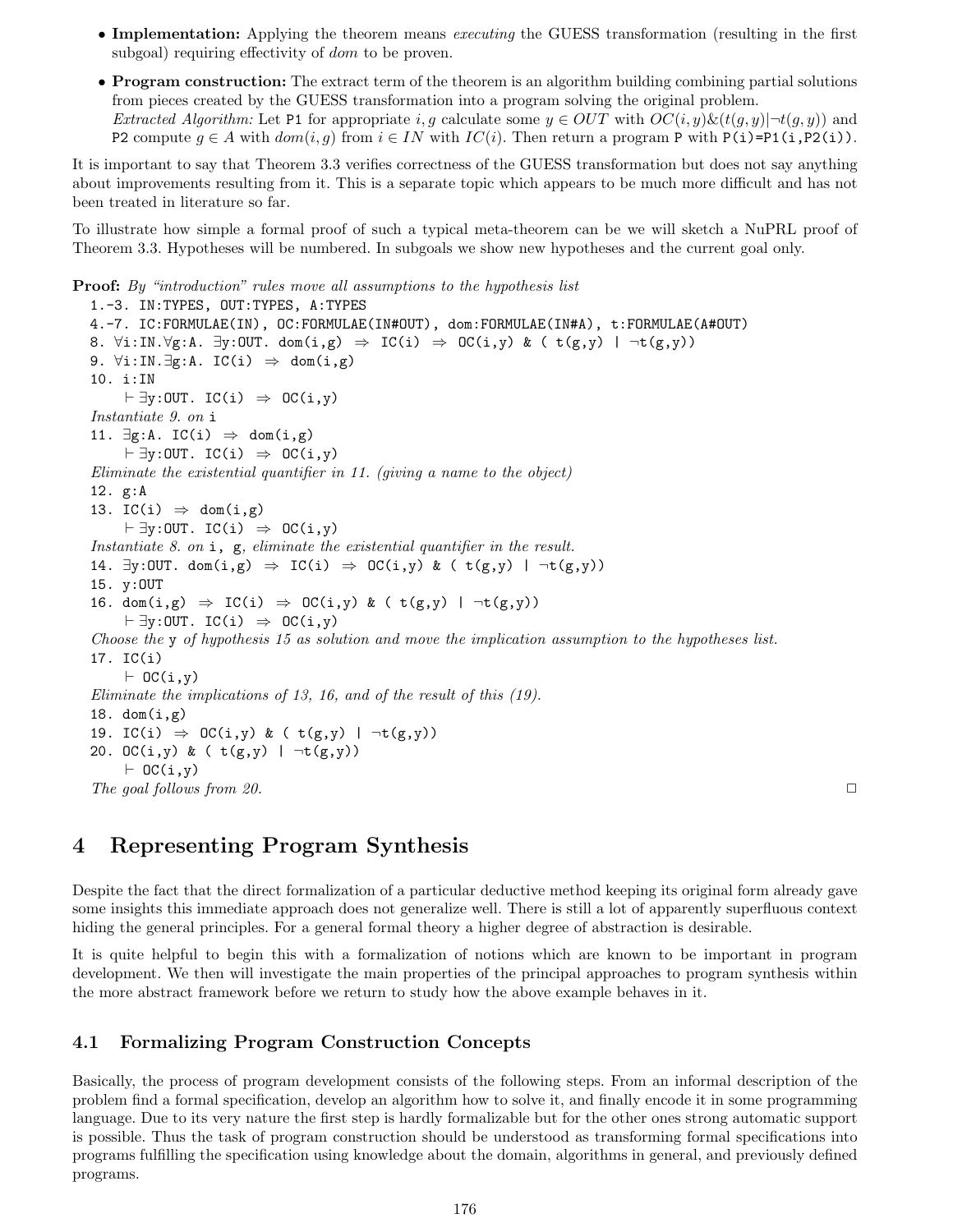A programming problem typically is described by specifying Input and Output-domain, a possible precondition IC on the input, and the relation IOR between input and output. Using a precondition instead of restricting the input domain is not used in all approaches but quite common (see e.g. [Bib80, SL89]). Obviously, the domains  $(IN, OUT)$ should be first-order types and IC, IOR must be first-order formulae over the appropriate types. Thus the (higherorder) type of program specifications has to be represented by a type having quadruples  $\langle IN, OUT, IC, IOR \rangle$  as its elements where the type of IC, IOR depends on the values of IN, OUT. This can only be expressed by using the syntax of dependent products:

 $SPECTFICATIONS$   $\equiv$  IN:TYPES # OUT:TYPES # FORMULAE (IN) # FORMULAE (IN#OUT) Destructors accessing the individual components of a specification spec=<IN,OUT,IC,IOR> ∈ SPECIFICATIONS will be denoted by the obvious names IN(spec), etc.

Formally, a program is a function from input to output space, a view supported by [ML82, SL89] and constructive mathematicians. Including the domains as necessary information the type of all programs is represented by

PROGRAMS  $\equiv$  IN:TYPES # OUT:TYPES # (IN  $\rightarrow$  OUT)

Again, we denote the destructors of a program p=<IN,OUT,body> <sup>∈</sup> PROGRAMS by the obvious names.

A program fulfils a specification if for a given input value x satisfying the input condition the program body computes an output value such that the input-output relation holds. Of course, input- and output domain must agree:

FULFILS(spec,p)  $\equiv$  IN(spec)=IN(p) in TYPES & OUT(spec)=OUT(p) in TYPES &  $\forall x: IN(\text{spec}).$  IC(spec)(x) ⇒ IOR(spec)(x,body(p)(x))

A specification is Solved by developing a program which fulfils it. In Type Theory this is best expressed by defining a type of all the solutions of a specification. Then developing a program means to construct a member of this type. Since most people, however, are more familiar with its counterpart using notation from constructive logic (i.e. developing a program by showing its existence) we use the following definition:

SOLVABLE(spec) 
$$
\equiv \exists p:PROGRAMS. FULFILS(spec, p)
$$

With these definitions we can even give a formal (higher-order) specification for program synthesis itself. Although this cannot be a member of SPECIFICATIONS we will can use the same structure thus providing a way for a certain amount of self-reflection. Knowing that in principle the task of program synthesis is unsolvable we use a yet unknown precondition problem-class for later classification of specifications for which an automatic program synthesis will be possible.

SYNTHSPEC  $\equiv$  <SPECIFICATIONS, PROGRAMS, problem-class,  $\lambda p$ , spec.FULFILS(spec, p)> Building a synthesizer thus would mean constructing a (higher-order) program fulfilling the above specification.

One may object that these definitions do not include partial or multivalued functions which typically express the behaviour of logic programs. Such an objection could be answered by referring to the possibility of choosing the powerset P(OUT) (represented by e.g. OUT→U1) of the output space as the real output domain. Since this, however,

would result in a change of the corresponding specification as well, making it quite unnatural, we prefer giving separate definitions for of multivalued programs. We will use the prefix M- to indicate modifications of "singlevalued" definitions.

| M-PROGRAMS           | $\equiv$ IN:TYPES # OUT:TYPES # (IN $\rightarrow$ P(OUT))                                                                                                                                                     |
|----------------------|---------------------------------------------------------------------------------------------------------------------------------------------------------------------------------------------------------------|
| $M-FULFILS(spec, p)$ | $\equiv$ IN(spec)=IN(p) in TYPES & OUT(spec)=OUT(p) in TYPES &<br>$\forall x : IN(\text{spec}). \text{ IC}(\text{spec})(x) \Rightarrow \text{body}(p)(x) = \{y : OUT(\text{spec})   IOR(\text{spec})(x,y)\}\$ |
| M-SOLVABLE(spec)     | $\equiv$ $\exists p$ :M-PROGRAMS. M-FULFILS(spec,p)                                                                                                                                                           |

### 4.2 A formal investigation of approaches to program synthesis

It has widely been held that there are essentially two different ideologies in program synthesis.

• The so-called *theorem proving* or  $AE$  approaches [MW80, BC85, Fra85] arose from the idea that constructing a program and proving it logically correct should be done at the same time. Thus instead of first developing program code top-down and then verifying it bottom up by investigating properties of individual statements, loops, subprograms etc. a *constructive* proof for the  $(AE-)$  theorem

$$
\forall x : IN.\exists y : OUT.\ IC(x) \Rightarrow IOR(x, y)
$$

will be build and a program of a particular (functional) language will be extracted from it.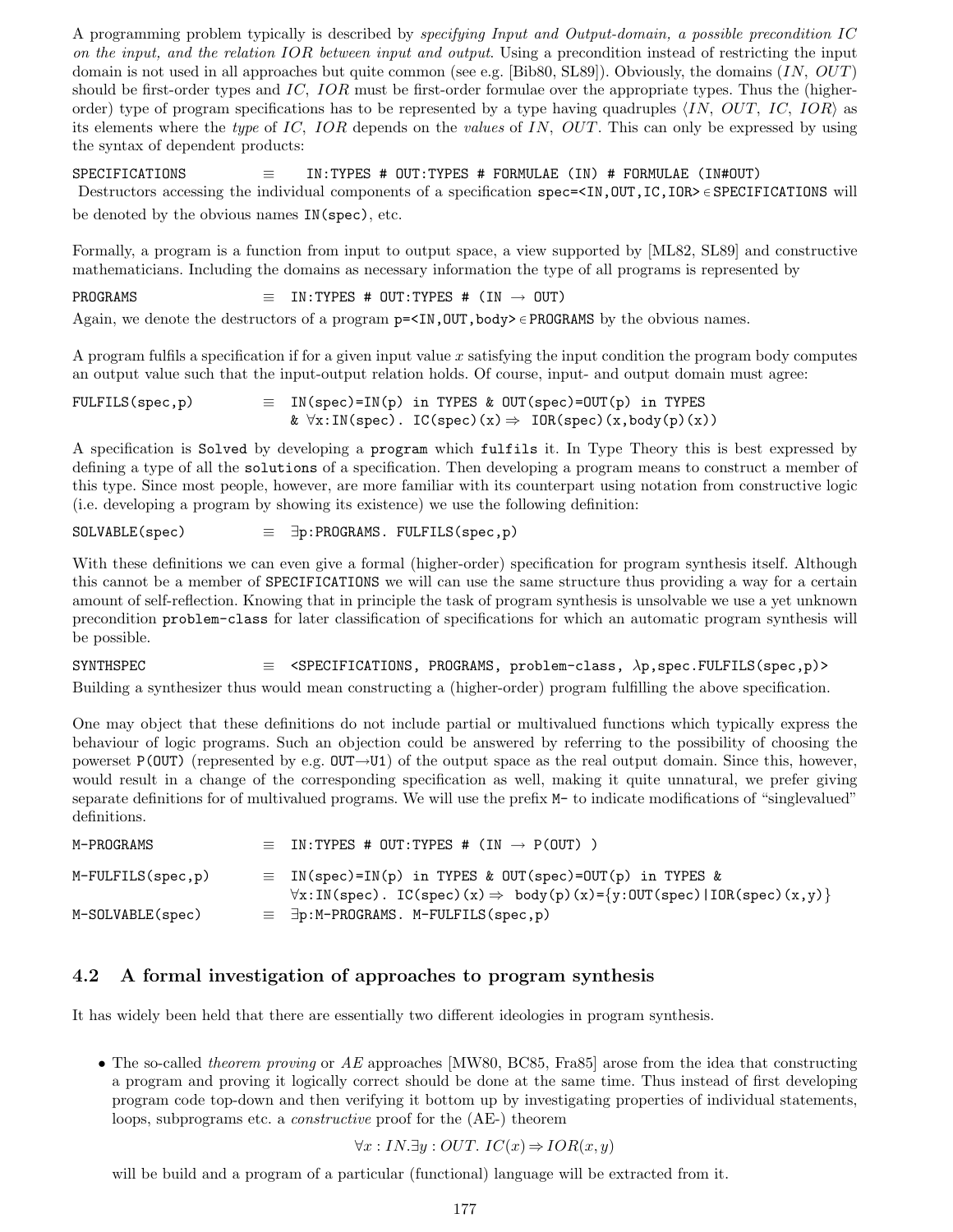• In the transformation based approaches [BD77, MW79, Bib80, Hog81, SL89] a new predicate  $P(x, y)$  representing a new program  $P$  with input  $x$  and output  $y$  is defined by

 $\forall x: IN.\forall y: OUT.IC(x) \Rightarrow P(x,y) \Leftrightarrow IOR(x,y)$ 

and the body for the program P is generated by transforming  $IOR(x, y)$  in the above framwork until it is computationally convenient.

In the following we will investigate the main features (representation of the problem and correctness of the deductive method) of these approaches by embedding them into the framework just formalized. Doing so, we will show that from their theoretical capabilities there are essentially no differences between these two ideologies because they may be translated into each other.

As for the AE-approaches this means only formally justifying the chosen representation since the correctness of the deduction method is unquestionable, provided a proof is correct and no nonconstructive proof methods are used.

### Theorem 4.1 Justifying the AE-representation for program synthesis

```
\vdash ∀spec: SPECIFICATIONS.
          \forall x: IN(\text{spec}).\exists y: OUT(\text{spec}).~IC(\text{spec})(x) \Rightarrow IOR(\text{spec})(x,y)\equiv SOLVABLE( spec )
⊩ ∀spec: SPECIFICATIONS.
          \forall x: IN(\text{spec}).\exists o:P(\text{OUT}(\text{spec})). IC(spec)(x) \Rightarrow o=\{y:OUT(\text{spec})|IOR(\text{spec})(x,y)\}\\equiv M-SOLVABLE( spec )
```
These two theorems, which can be derived from a more general theorem of Type Theory, simply make explicit one of the foundational properties of Type Theory, namely that every theorem has a constructive meaning which can be extracted from its proof.

As all theorems of our theory these two have three aspects: They justify the AE-representation by formally proving it correct provided the constructive interpretation of logical formulae is used. Applying the theorem means executing a transformation to switch between representations. Finally the extracted algorithms transform programs developed within the AE-framework into a pair  $\langle program, proof \rangle$  proving solvability of the specification and vice versa.

#### Justifying the problem representation of transformation based approaches

The representation of the synthesis problem used by transformation based approaches can be easily justified if instead of a predicative program  $P(x, y)$  we use a multivalued function p with  $body(p)(x) := \{y : OUT(p)|P(x, y)\}\.$  A formal theorem that such a program can be constructed reads as follows

 $\exists p:M-PROGRAMS.\forall x:IN(p). IC(x) \Rightarrow body(p)(x)=\{y:OUT(p)|IOR(x,y)\}$ 

This form which is nearly the same as the one of [SL89] (probably the most mature of all the approaches so far) is absolutely identical to M-SOLVABLE(<IN, OUT, IC, IOR>), i.e. the synthesis problem for multivalued functions.

### Correctness of the deduction method (applying transformations of logical formulae):

To make things clearer we first define a type of transformations reflecting the behaviour of the deduction method. Transformations leave all components but the input-output relation of a specification unchanged:

TRANSFORMATIONS  $\equiv$  {t:SPECIFICATIONS→SPECIFICATIONS |  $\forall s:$ SPECIFICATIONS. IN(T(s))=IN(s) in TYPES &  $OUT(T(s))=OUT(s)$  in TYPES &  $IC(T(s))=IC(s)$  in TYPES }

Theorem 4.2 Justify the deduction method of applying transformations

` ∀T:TRANSFORMATIONS.∀spec:SPECIFICATIONS.

```
M-SOLVABLE(spec)
      \Leftarrow M-SOLVABLE(T(spec))
           \&\forall x:\text{IN}(\text{spec}).\forall y:\text{OUT}(\text{spec}). IC(spec)(x) \Rightarrow (IOR(spec)(x,y) \equiv IOR(T(spec))(x,y))
` ∀T:TRANSFORMATIONS.∀spec:SPECIFICATIONS.
```

```
SOLVABLE(spec)
```

```
\Leftarrow SOLVABLE(T(spec))
        \&\forall x:\text{IN}(\text{spec}).\forall y:\text{OUT}(\text{spec}).\quad \text{IC}(\text{spec})(x) \Rightarrow (\text{IOR}(\text{spec})(x,y) \Leftarrow \text{IOR}(\text{T}(\text{spec}))(x,y))
```
That is, if a transformation transforms  $IOR$  into some equivalent relation then its application is justified. For the singlevalued problem the requirements are even weaker. Obviously there principles behind these theorems which can be abstracted on some higher level. Transformation based approaches like LOPS often use the notions correctness or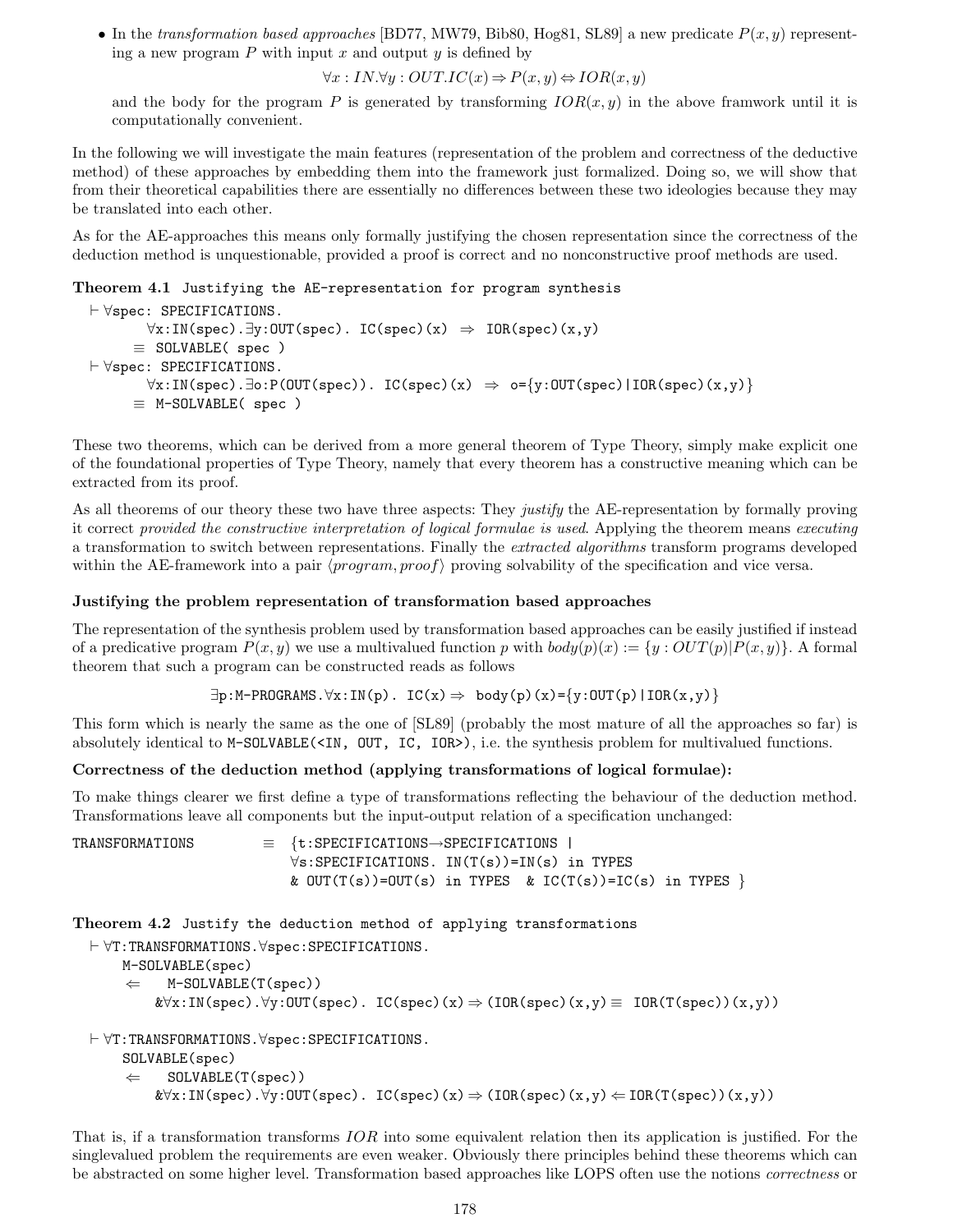equivalence preserving transformation. From the above it should be clear what the meaning of these notions should be. We will capture this within a type definition and then restate the theorem in a clearer way.

C-TRANSFORMATIONS  $\equiv \{t:$ TRANSFORMATIONS| $\forall s:$ SPECIFICATIONS. $\forall x:$ IN(s). $\forall y:$ OUT(s).  $IC(s)(x) \Rightarrow (IOR(s)(x,y) \Leftarrow IOR(T(s))(x,y))$  $EG-TRANSFORMATIONS \equiv \{t:TRANSFORMATIONS|\forall s:SPECTFICATIONS.\forall x:IN(s).\forall y:OUT(s).$  $IC(s)(x) \Rightarrow (IOR(s)(x,y) \equiv IOR(T(s))(x,y))$ 

The following version reveals the true principles behind Theorem 4.2. Correctness preserving transformations can be applied as one-directional deduction method to find singlevalued programs while equivalence preserving transformations can be applied back and forth for single- and multi-valued programs.

Theorem 4.3 Correctness of transformations reformulated:

```
` ∀T:C-TRANSFORMATIONS.∀specification:SPECIFICATIONS.
        SOLVABLE(specification) \Leftrightarrow SOLVABLE(T(specification))` ∀T:EQ-TRANSFORMATIONS.∀specification:SPECIFICATIONS.
        SOLVABLE(specification) = SOLVABLE(T(specification))& M-SOLVABLE(specification) ≡ M-SOLVABLE(T(specification))
```
These theorems also represent an implementation method for transformation based approaches since applying them means executing the transformation in form of some deduction rule. Thus for a given transformation we only have to prove on a logical level that by its definition it is correctness- or equivalence preserving in order to get a valid and executable program deduction step. Combined with the theorems justifying the AE-representation this means that every  $(C$ -/EQ-) transformation can be effectively converted into a valid proof rule for the AE-approach.

The extract term of the theorems are algorithms creating a program for the original problem from a solution of the transformed one.

As a final example we will return to the GUESS strategy of LOPS which we now reformulate in terms of its true nature, i.e. as a transformation controlled by a set of parameters which are the type of the new variable, its domain condition and the "tautology" predicate. Note that for this the position of predicates and quantifiers had to be changed resulting in a form equivalent to the one given in [Bib80]. (Essentially independent conditions have to be moved across quantifiers.)

T guess(A,dom,t)(<IN,OUT,IC,IOR>)  $\text{SIN}, \text{OUT}, \text{IC}, \lambda \text{i}, \text{y}.\forall \text{g}: \text{A}. \text{dom}(\text{i}, \text{g}) \Rightarrow \text{IOR}(\text{i}, \text{y}) \& (\text{t}(g, \text{y}) \mid \neg \text{t}(g, \text{y}))$ 

The following theorem which may be considerd a reformulation of Theorem 3.3 gives clearer insights into the deductive behaviour the GUESS transformation.

```
Theorem 4.4 Deductive properties of the GUESS-transformation
  ` ∀spec:SPECIFICATIONS.∀A:TYPES.∀dom:FORMULAE(IN(spec)#A).
        ∀t:FORMULAE(A#OUT(spec)). T guess(A,dom,t) in C-TRANSFORMATIONS
       &∀t:DFORMULAE(A#OUT(spec)). T guess(A,dom,t) in EQ-TRANSFORMATIONS
     \leftarrow
```

```
SOLVABLE(<IN(spec),A,IC(spec),dom>)
```
Thus it is clearly expressed that GUESS is a correctness preserving transformation (only) if dom is a programmable predicate and that it is equivalence preserving only if t is decidable which is true in most practical cases. The previous version (Theorem 3.3) may now be considered an instantiation of the above theorem in the AE-framework which can be constructed by applying Theorems 4.3 and 4.1.

## 5 Conclusion

We have presented the principles of a very expressive formal theory of reasoning about both the objects of programming as well as the deductive methods involved. We have shown that by abstracting from superfluous context used in many approaches to program synthesis we are able to make formal proofs much simpler and get deeper insights into the nature of programming. Our theory has been formalized in Intuitionistic Type Theory such that the concepts developed here can be immediately implemented with the proof system NuPRL. Obviously, we could only outline the beginning of a large theory. Many parts need to be worked out in further detail. In particular a complete metatheory about all the deductive methods involved in programming should be formalized which allows a mechanized investigation of program construction processes on an abstract level and would lead to a generic program synthesizer as well.